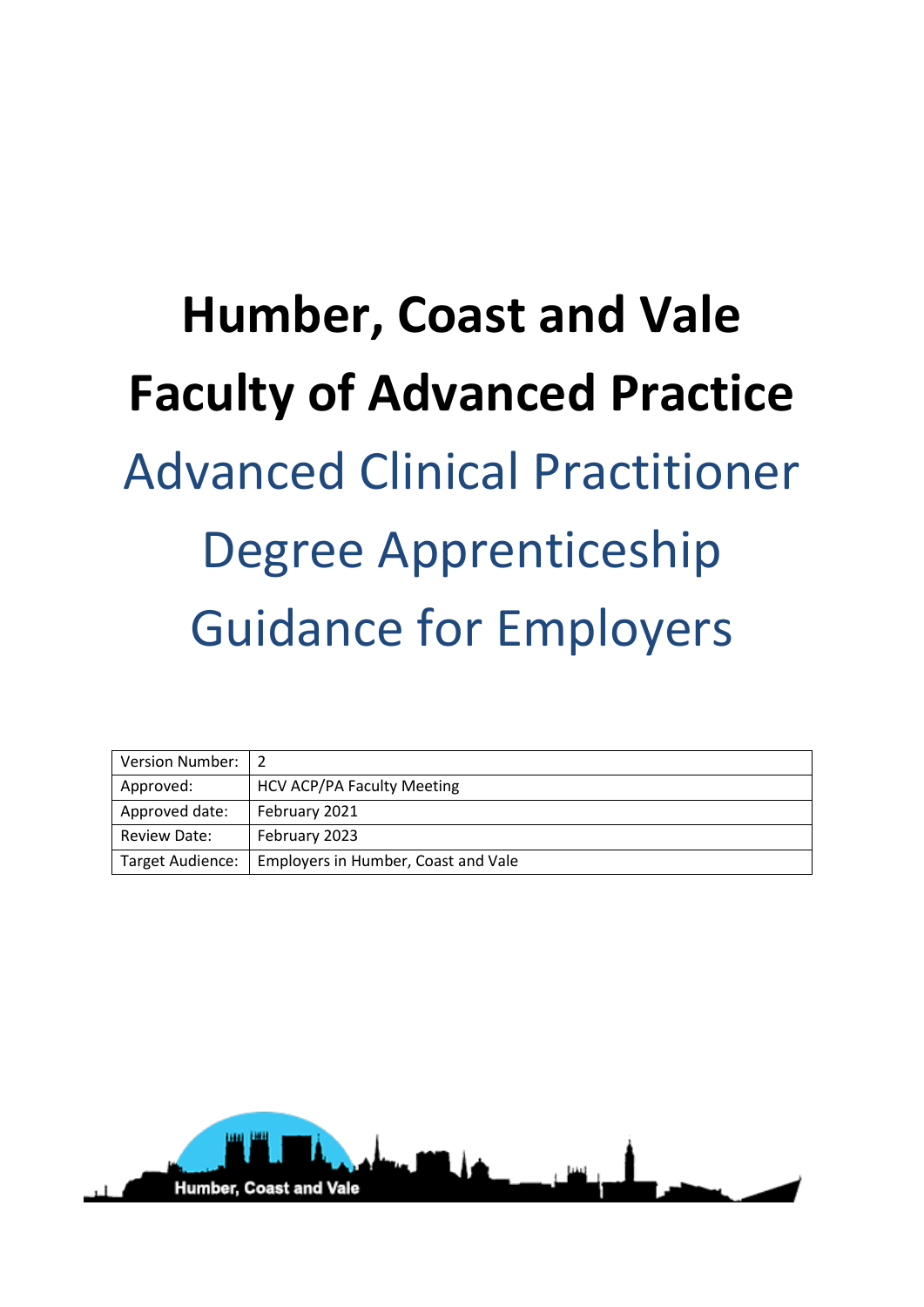# **Introduction**

Advanced Clinical Practitioners (ACPs) play a key part in developing and sustaining the capacity and capability of the healthcare workforce of the future. In recognition of this, an apprenticeship route to the role is now available in addition to the traditional academic route; from September 2021 it is envisaged all Health Education England (HEE) funded advanced practice training positions will be recruited via the apprenticeship route.

The programme ensures that the apprentice advances his/her knowledge and skills to meet the core values in the Institute of Apprentices [Apprenticeship Standard.](https://www.instituteforapprenticeships.org/apprenticeship-standards/advanced-clinical-practitioner-(integrated-degree)-v1-0) This is a valuable opportunity for registered nurses, midwives and allied health professionals in our region to prepare for work in an advanced clinical role, by studying for a work-integrated master's degree in Advanced Clinical Practice whilst remaining in employment.

#### **Purpose of this document**

However, successful implementation of the role within organisations requires careful planning and preparation. This step-by-step document supports employers in the Humber, Coast and Vale region in achieving this. It begins by describing the process that employers should follow before outlining some frequently asked questions at the end.

# **Process for Employers**

The table below shows 9 steps that employers should take in order to prepare for the ACP apprenticeship route of education; each section of the document corresponds to each of these elements and provides more detailed support.

> •**1. Understand the benefits** - [Understand how embedding apprenticeships within your](#page-2-0)  organisation can have a postive impact.

•**2. Plan -** [Develop a workforce plan for your organisation that identifies the need for](#page-2-1)  and placement of ACPs over the next 2-5 years.

- •**3. Identify Funds**  [Identify whether you have sufficient Levy to fund the apprenticeship](#page-3-0)  and/or whether you need to speak to The Faculty for support.
- •**4. Establish support mechanisms**  Ensure that you are able to provide the support [required to enable your apprentice to develop safely and effectively.](#page-4-0)
- •**5. Identify university**  [Choose a HEI that meets your requirements, opting for our local](#page-5-0)  providers where possible.
- •**6. Complete Faculty Application**  [apply for a grant via the Humber, Coast and Vale](#page-6-0)  ACP Applicaton Process
- •**7. Recruit/Identify potential ACP**  [ensuring their application for the post has been](#page-6-1)  successfully approved by The Faculty
- •**8. EPA**  [Ensure the apprentice meets the End Point Assessment \(EPA\) Gateway](#page-7-0)
- •**9. Maintain communication**  ensure communication is mainted with the trainee, the HEI and The Faculty to ensure issues are mitigated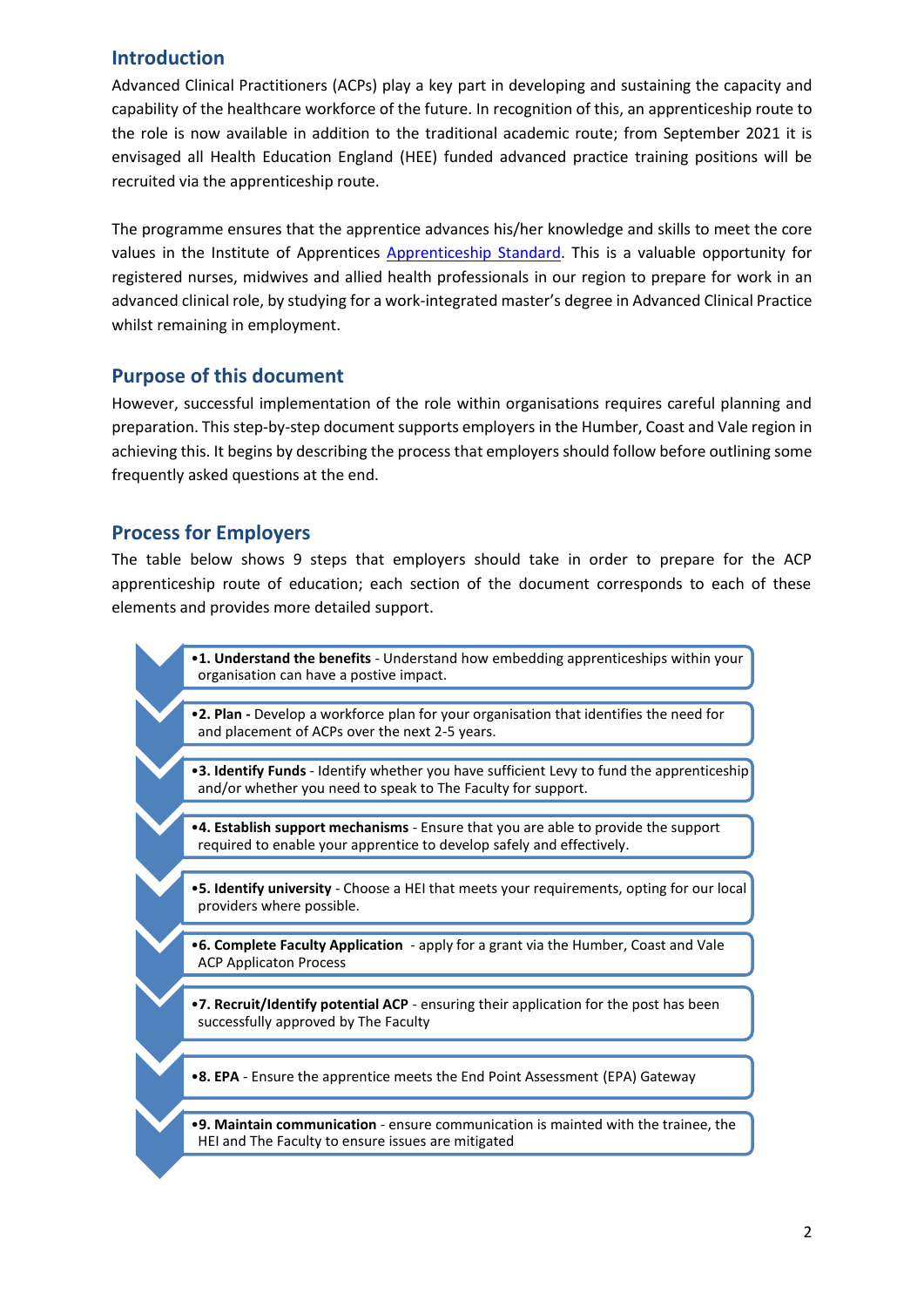# **1. Understand the benefits**

<span id="page-2-0"></span>Apprenticeships are increasingly being seen as a valuable element of organisations recruitment and retention strategies. There are many reasons why organisations should employ apprentices, some are listed below:

#### **Greater communication and wrap-around support**

The apprenticeship model of advanced practice education calls for greater communication and collaborative working between employer organisations and Higher Education Institutions (HEIs). Whilst this may be seen by some employers as a burden, a co-designed curriculum, stringent recruitment process and structured progress reviews with trainees throughout the programme allows issues (such as the trainee in difficulty or recurrent absences) to be identified early and agreed solutions negotiated in a timely manner.

#### **More cost-effective**

This point is especially pertinent to all organisations that pay the apprenticeship levy. An organisation looking to employ an apprentice can, rather than letting this money go back to the Treasury, employ an apprentice and pay for the training with the money that they have already been required to pay via the apprenticeship levy tax. This means that the organisation gets to control how their levy is spent locally, rather than having it absorbed into the Treasury pot. Staff undertaking apprenticeships are also making a contribution to the workplace whilst they are learning.

#### **Increases the skills of staff and aids staff retention**

Apprenticeship training programmes are open to both new and existing staff, meaning they can be used to up-skill the current workforce. The benefit of this is that the staff member will receive high-quality assessed training whilst working in the role, meaning that they will gain the knowledge and skills to perform the job at a high level. It is also an effective staff retention tool in that it illustrates that your organisation is willing to invest in its workforce.

## **2. Plan**

<span id="page-2-1"></span>The ACP workforce should be established and developed to meet population and service demand both now and in future. A structured workforce planning process is a crucial part of achieving this and will support you as an employer to identify where an ACP will be of most impact in a patient's health and care pathways.

# 2.1 Workforce plan

Many workforce planning and design tools also exist and can support you in both understanding the needs of your population and how to build a workforce that meets these needs. A workforce planning toolkit developed especially for employers and commissioners taking on ACPs can be found [here.](https://cs1.e-learningforhealthcare.org.uk/public/ACP/ACP_01_001/index.html#/id/5ca6303fa5d9f21905f56774) Some other examples can also be foun[d here.](https://cs1.e-learningforhealthcare.org.uk/public/ACP/ACP_01_001/course/assets/Workforce-Planning-and-Modelling-Tools.pdf)

It may be helpful, depending on your focus, to have commissioners, HR, finance, management and clinicians around the table to contribute to these discussions. Some key points of learning and consideration as part of these discussions can be found in these presentations: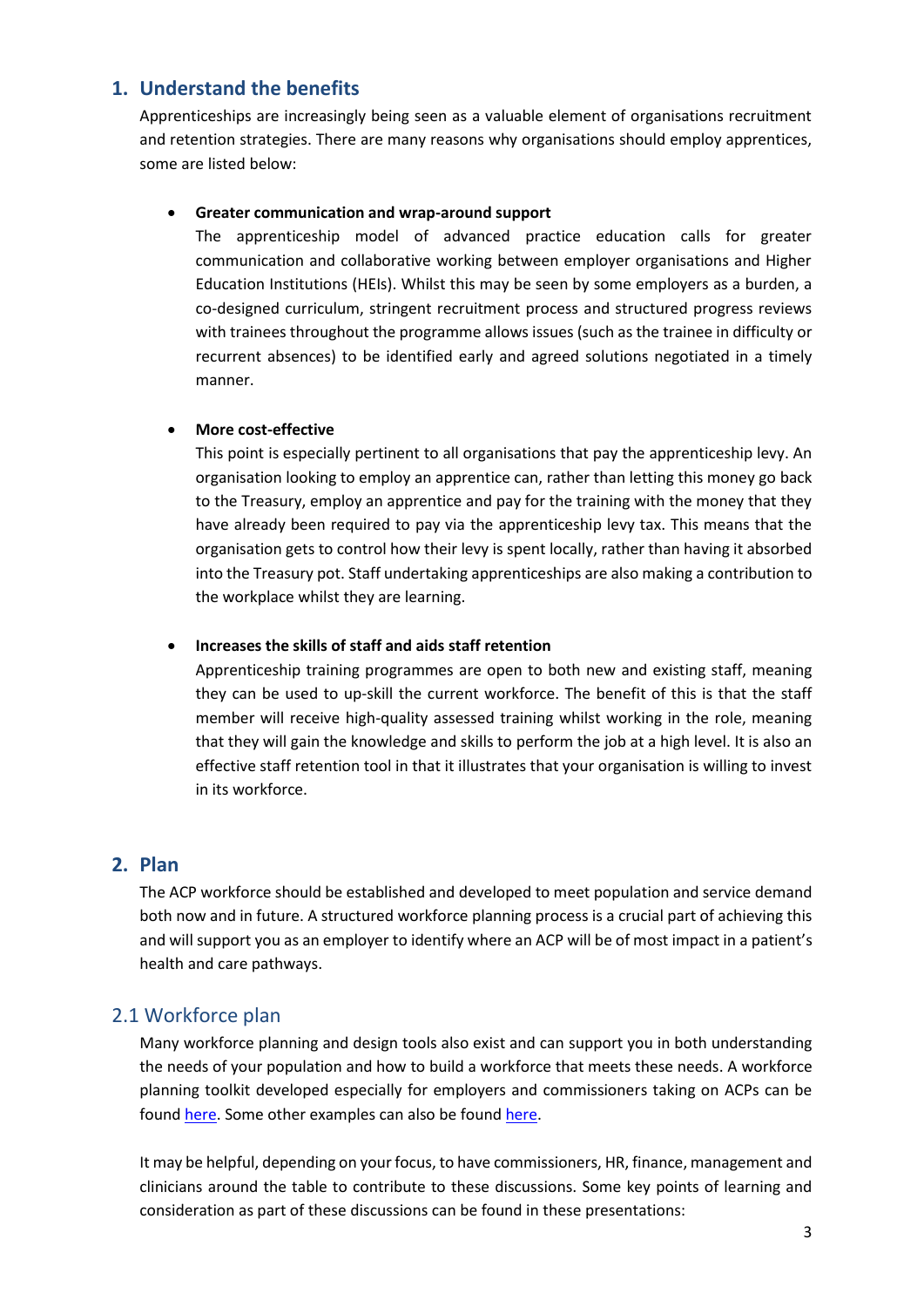- [The HEEKSS Patient and Learner Journey](https://cs1.e-learningforhealthcare.org.uk/public/ACP/ACP_01_001/course/assets/The-HEEKSS-Patient-and-Learner-Journey.pdf)
- [Looking Across the System Presentation](https://cs1.e-learningforhealthcare.org.uk/public/ACP/ACP_01_001/course/assets/ACP-Apprenticeship-Presentation.pdf)
- [Planning the Workforce](https://cs1.e-learningforhealthcare.org.uk/public/ACP/ACP_01_001/course/assets/Planning-the-Workforce.pptx)

# 2.2 Individual-level plan

Should an ACP role be identified, a job plan, job description and person specification should be created to map the role and responsibilities required. Entry criteria will vary according to the HEI (check with your chosen HEI first) but typically an applicant will require:

- A minimum of a 2:2 honours degree (or equivalent experience) in a health related discipline
- Current registration with their regulatory body (i.e NMC, HCPC or GPhC)
- Appropriate post-registration clinical experience in a professional environment (usually equivalent to a minimum of 2 years full time post-registration)
- Work in a healthcare role of a minimum 30 hours per week (check with your chosen university as each provider has differing requirements)
- Ability to attend university 1 day per week (on average), 1 day per week for off the job training and mechanisms in place to support the applicants' clinical requirements in practice

These criteria will need to be considered when creating job adverts, person specifications and throughout the shortlisting process.

# **3. Identify Funds**

<span id="page-3-0"></span>Apprentices do not pay their tuition fees; costs are covered by the Government and/or their organisation. Two apprenticeship models of funding are currently in place; co-funded and fully funded:

- **Co-funded**: if you are a non-levy paying organisation or you are a levy paying organisation who has exceeded their pot, the Government will financially support your apprenticeship training, contributing 95% of the costs with the organisation contributing the remaining 5%. For a Level 7, 3 year MSc this equates to £11,400 Government contribution and £600 employer contribution (per trainee).
- Fully funded: if the annual employer wage bill of your organisation exceeds £3 million you will pay for your apprenticeship training through your levy account (to the point you exceed your levy contribution, where you will revert to the co-funded option). For a Level 7, 3 year MSc this equates to £12,000 employer contribution (per trainee). This is done via an apprenticeship service account and will equate to 0.5% of the organisations PAYE contributions. Most higher education institute (HEI) courses commence in either September or January 2021 with some regional and national variation.

Some smaller organisations (who do not pay in to a levy account or do not reach the £3 million threshold) may access levy budgets of larger organisations via an agreement; up to 25% of an organisations levy budget can be transferred to other employers. If you are unable to access a levy or do not pay into a levy and require funding support, please email [hyp](mailto:hyp-tr.hcv.workforceconsortium@nhs.net)[tr.hcv.workforceconsortium@nhs.net](mailto:hyp-tr.hcv.workforceconsortium@nhs.net)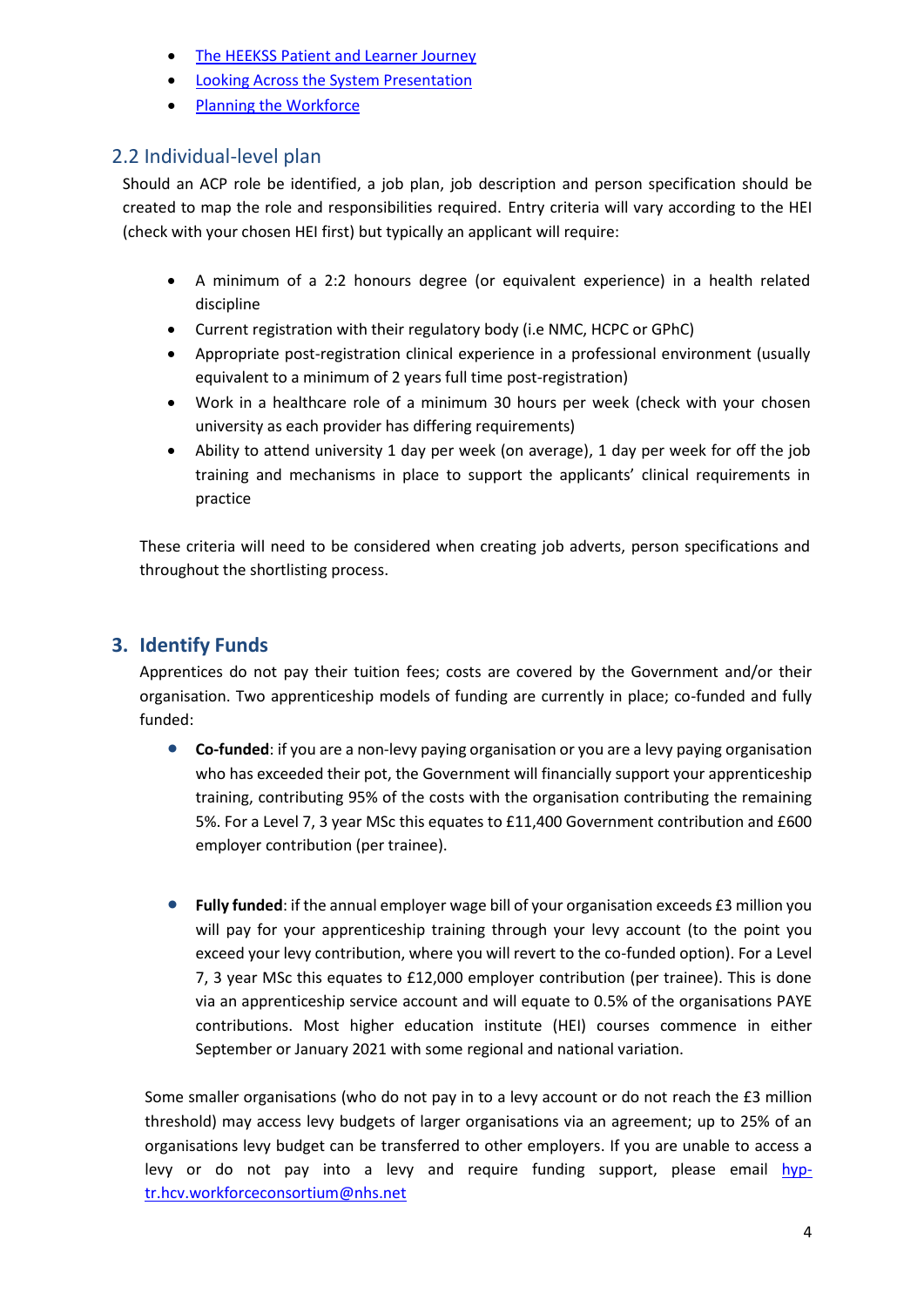It is worth noting that any levy contributions unused after 24 months will be returned to the Government. Making effective use of levy contributions therefore requires knowledge of your workforce plan over the next 2-5 years (see section 2).

#### 3.1 Extra financial support for developing the role

Organisations will also need to establish their workforce priorities to ensure the levy is utilised to its maximum effect. In order to support organisations in developing their ACP workforce, HEE are currently offering financial support in the form of a training grant/clinical salary support of £10,000 per year per trainee for the 3 year pathway. This can be accessed via the Faculty application route (see section 6).

#### 3.2 Salary

Once the ACP role has been identified to address a gap in service provision and access to levy funding clarified, discussions with finance teams should take place to ensure funding is available to cover costs incurred during training (namely salary at approximately Band 7 or equivalent, but to also consider specialist training requirements outside of the MSc apprenticeship) and to cover full salary on completion of the course (current HEE guidance is Band 8a or equivalent). Financial support should be agreed per trainee and this assurance should be given, in writing, to the individual leading the application process.

#### **4. Establish support mechanisms**

<span id="page-4-0"></span>Employers and organisations should seek to ensure their advanced level practitioners are able to practice to their full potential in order to optimise their contribution to multi-professional working.

#### 4.1 Governance

Currently, the ACP role is not recognised by any regulatory body, therefore, competence remains rooted within the relevant regulatory body's code of conduct. It is, therefore, essential that ACP's are embedded within local clinical governance structures with clear lines of responsibility and accountability.

A governance and/or training process/policy for ACPs should be in place prior to or during implementation of the role that encompasses quality assurance, quality improvement and risk and incident management and is aligned to the [Multi-professional Framework for Advanced](https://www.hee.nhs.uk/sites/default/files/documents/Multi-professional%20framework%20for%20advanced%20clinical%20practice%20in%20England.pdf)  [Practice \(2017\).](https://www.hee.nhs.uk/sites/default/files/documents/Multi-professional%20framework%20for%20advanced%20clinical%20practice%20in%20England.pdf) It should also incorporate principles outlined within the HCV Governance and Quality Assurance Framework (available from February 2021); the aim of which is to create consistency for employing organisations across the region and ensure unity and continuous quality improvement in the approach to advance level practice roles.

#### 4.2 Supervision

Employing organisations are responsible for providing the apprentice with a named educational supervisor in practice. The apprentice and the supervisor are responsible for signing an apprenticeship agreement and submitting this to the HEI at the start of academic programme. The educational supervisor must agree to review the apprentice with the HEI every 12 weeks; initially this will be a face to face review but the use of media platforms are encouraged to be used throughout the course to reduce the burden such reviews can generate e.g. traveling time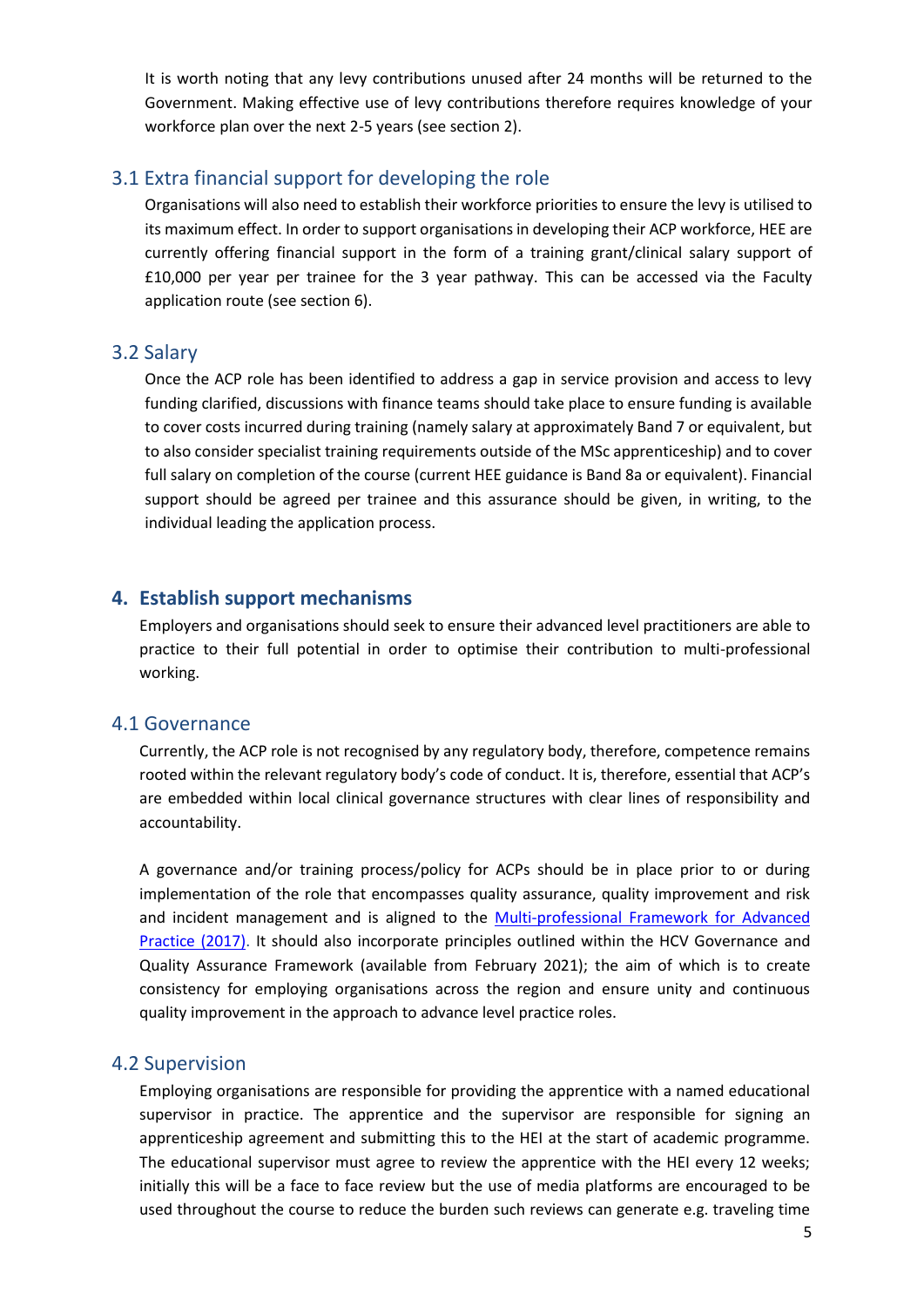and costs. The employer organisation also has to commit to releasing the apprentice from clinical practice for 20% of their total time (equivalent to 1 day per week pro rata). This allows the apprentice to attend university but also allows time for specific learning needs identified during the triangulation meetings or during appraisal.

If and when a supervisor changes, a handover should be conducted between the old and new supervisor in order to ensure consistency in supervision.

#### 4.3 Induction

Where possible, trainee ACP's should begin their new role a minimum of 4 weeks prior to the start of the apprenticeship course to enable them to participate in both organisational and departmental inductions; to become familiar with their working area, new team and meet with their educational supervisor. Trainees should also meet with their line manager if this is not their educational supervisor. Local induction, where applicable, should therefore be designed in advance of appointment and arranged with time afforded to complete mandatory training. Enhanced local induction may be required for those who have not worked in a similar organisation/department in terms of policies, procedures and key contacts (i.e. those employed from an external source). The trainee should be provided with competency document(s) to allow them to facilitate a structured discussion with their educational supervisor to produce a training and education plan to meet their needs (See HCV Governance & Quality Assurance Framework).

#### **5. Identify University**

<span id="page-5-0"></span>There are two universities that offer the ACP apprenticeship in the Humber, Coast and Vale region, they are:

- [University of Hull](https://www.hull.ac.uk/)
- [University of York](https://www.york.ac.uk/)

Other universities outside of the region are available. It is important as an employer that you liaise with your chosen HEI prior to application to the Faculty to ensure that you understand the requirements of the programme. It is important that the chosen HEI is OFSTED compliant.

#### 5.1 Tendering rules

The Apprenticeship Levy is public money and there is therefore a legal requirement for organisations to achieve value for money through fair, open and transparent competition. According to the Standard NHS Procurement Rules, any spend over £25,000 should be advertised on the government's Contracts Finder service, available at www.gov.uk/contracts-finder. Each employer has different requirements under their Standing Financial Instructions (SFIs); guidance should therefore be sought from internal procurement teams if further information is needed about individual SFIs. All spend over £118,000 (non-Foundation Trusts)/£181,000 (Foundation Trusts) must be advertised in the Official Journal of the European Union (OJEU). The document is [here.](https://haso.skillsforhealth.org.uk/wp-content/uploads/2019/04/3548-HEE-Apprenticeship-Procurement-Toolkit-v4-interactive-for-web.pdf)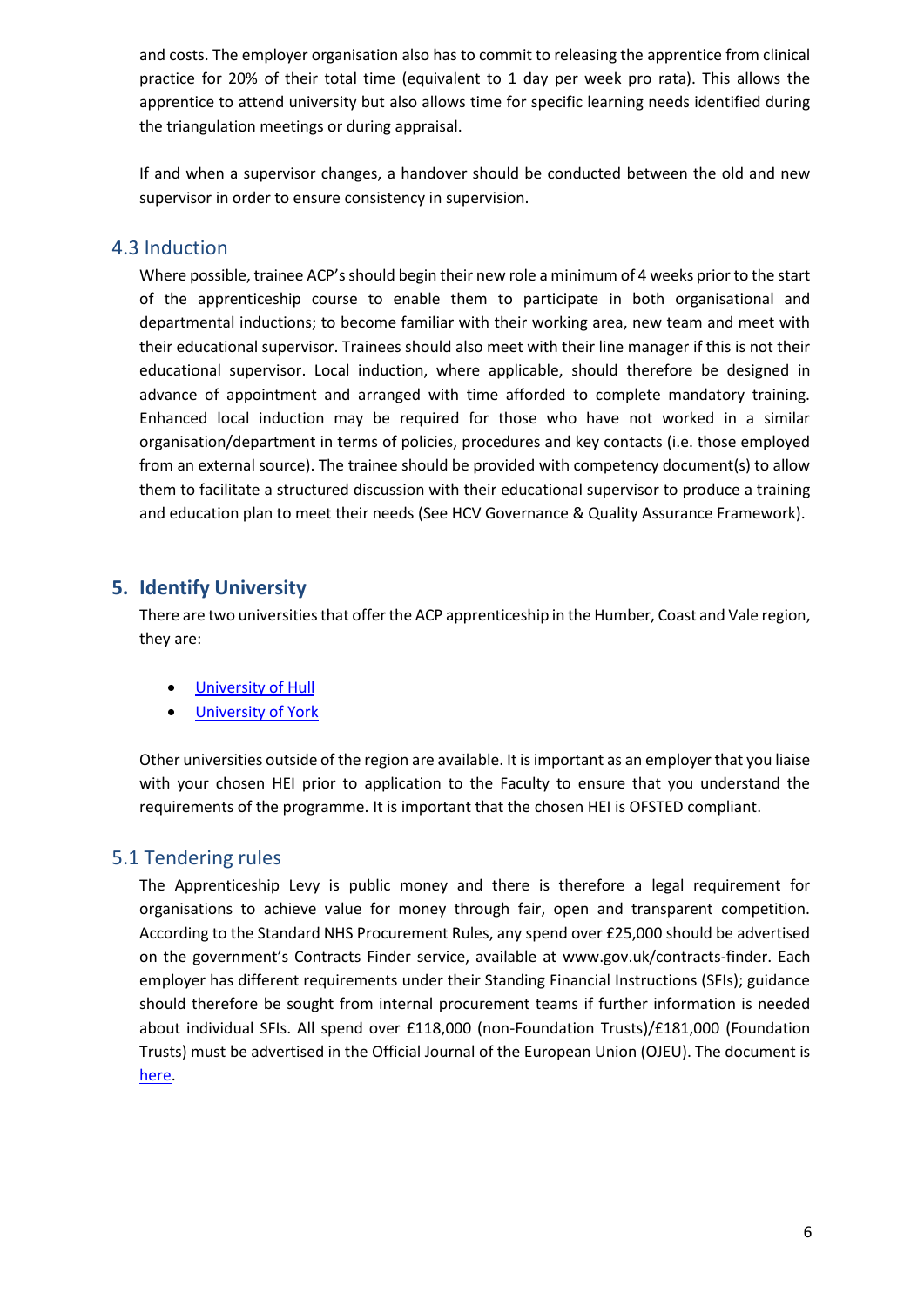# **6. Complete Faculty Application**

<span id="page-6-0"></span>Access to on-going employer support and HEE training grants is only available through application to The Faculty. The application round is conducted annually around Spring by the ACP lead for each organisation (contact us [here](mailto:carly.mcintyre1@nhs.net) for further information and deadline dates).

The lead applicant should clearly identify their HEI of choice and have a named educational supervisor for each trainee apprenticeship position requested; this supervisor should agree to 3 monthly reviews with the trainee as per the [Apprenticeship Standard.](https://www.instituteforapprenticeships.org/apprenticeship-standards/advanced-clinical-practitioner-(integrated-degree)-v1-0)

# **7. Recruit/Identify potential ACP**

<span id="page-6-1"></span>All recruitment documents (i.e. job description, advert and person spec) should be in place and ready to 'go live' for advert upon receiving confirmation from the Faculty on the number of funded places that have been granted. Interview dates should be considered to allow key stakeholders to attend. Room consideration will also be required if OSCE or simulation is to be used. Links with organisational human resources and recruitment teams at this stage will be beneficial to ensure a smooth process during the recruitment phase.

# 7.1 Apprenticeship funding rules

Potential apprentices should meet the apprenticeship funding rules and satisfy eligibility criteria; for instance they should not be undertaking another apprenticeship and they should have eligible residency status. The full rules can be foun[d here.](https://assets.publishing.service.gov.uk/government/uploads/system/uploads/attachment_data/file/857046/1920_Employer_Rules_Version_2.0_FINAL.pdf)

#### 7.2 Interview

Trainee ACP interviews should take place to include an assessment centre (OSCE and values based recruitment are suggested methods to assess different aspects of a candidates skill set). Successful applicants should proceed to submit at the earliest opportunity a university application to the HEI of choice. A swift recruitment process should ensue, especially for external applicants, to ensure successful applicants receive written confirmation of their job offer in order to resign from their current position in a timely manner (noting times needed for updating DBS checks and arrangement of occupational health screening). Staff already in more senior positions may require an 8-12 week notice period. Key people from the interview panel should be identified to provide structured feedback to unsuccessful candidates should they request it.

The apprenticeship course will begin following a positive recruitment experience. The trainee will be released 1 day per week (determined by HEI) to undertake academic content and the formal learning component of the apprenticeship.

It is important for organisations to acknowledge that support is required throughout the training period and beyond, with continued professional development, role development and progression pathways being key to retaining ACP's. Please see [HCV preceptorship document](https://humbercoastandvale.org.uk/wp-content/uploads/2019/07/HCV-Preceptorship-Final.pdf)  [\(2019\)](https://humbercoastandvale.org.uk/wp-content/uploads/2019/07/HCV-Preceptorship-Final.pdf) for further guidance.

#### 7.3 Shortlisting

Shortlisting should occur in conjunction with the course lead (or nominated person) from your chosen HEI to ensure all interviewed candidates are suitable for acceptance to the apprenticeship course. Feedback should be offered to those not shortlisted should they enquire. This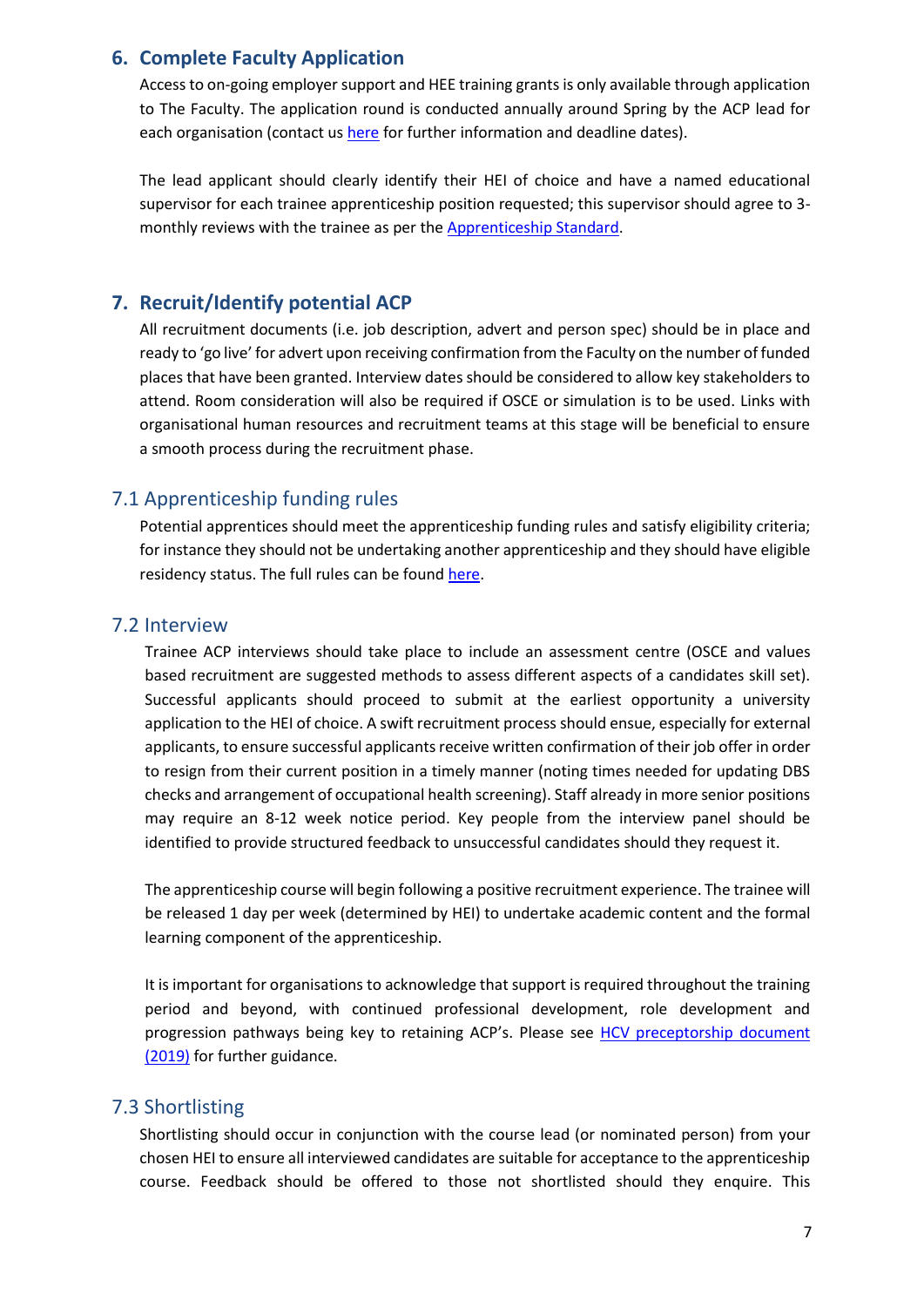demonstrates a partnership approach to the role, ensures applicants meet all stakeholder needs and ensures consistency in selection.

# **8. EPA**

<span id="page-7-0"></span>The ACP apprenticeship degree will combine academic and work based learning and assessment which prepares the trainee to undertake an End Point Assessment (EPA). This provides synoptic assessment (which enables students to show their ability to integrate and apply their skills, knowledge and understanding with breadth and depth in the subject) of the achievement of knowledge, skills and behaviours mapped against the ACP apprenticeship standards. The EPA is the final 20 credits of an integrated degree programme and is a key part to the apprenticeship training, differentiating it from a standard MSc degree pathway. The EPA result dictates the apprenticeship mark awarded (pass, merit or distinction) and is separate to the academic class awarded by the HEI (First, Second or Third class).

The integrated degree apprenticeship (integrated means EPA is undertaken by training provider) (Level 7) will comprise 180 credits with a minimum of 140 credits gained at Level 7 and 20 credits from the EPA. Depending on experience and prior academic learning, advanced practice apprenticeships will take 12 to 36 months to complete, leading to an award of MSc Advance Clinical Practice.

Before the EPA can be undertaken by the trainee, a Gateway review must be undertaken. The trainee must ensure the HEI and employer organisation agree they meet the Gateway criteria:

- Current valid registration with a regulatory body with proof of registration (e.g. NMC, HCPC, GhCP)
- Achievement of English and Mathematics qualification (minimum level 2) and proof of achievement
- Achievement of 160 credits of an integrated Master's degree in Advanced Clinical Practice from the on-programme apprenticeship formally confirmed
- Confirmation from the employing organisation that the requirements of the apprentice agreement of knowledge, skills and behaviours from the apprenticeship standard has been met by the apprentice in the workplace
- Confirmation by the employing organisation of the apprentice's readiness to progress to the EPA

Apprentices can only progress when they have completed these and are considered ready to undertake EPA. A system of remedial support will need to be agreed between the employer and university when apprentices are unable to meet the gateway criteria. In the circumstance that apprentices do not meet the academic requirements of the apprenticeship programme it is recommended that apprentices may gain agreed exit awards at either Postgraduate Certificate or Postgraduate Diploma.

Should an apprentice be deemed not ready to undertake the EPA, remedial support from both HEI and employer organisation will be required. Where the apprentice is unable to academically fulfil the EPA a discussion should be held as to whether the apprentice can exit the programme with the award or post graduate certificate or post graduate diploma. The employing organisation will need to deal with this shortfall in qualification through internal HR procedures. For these reasons, the EPA must be completed at the end of the programme.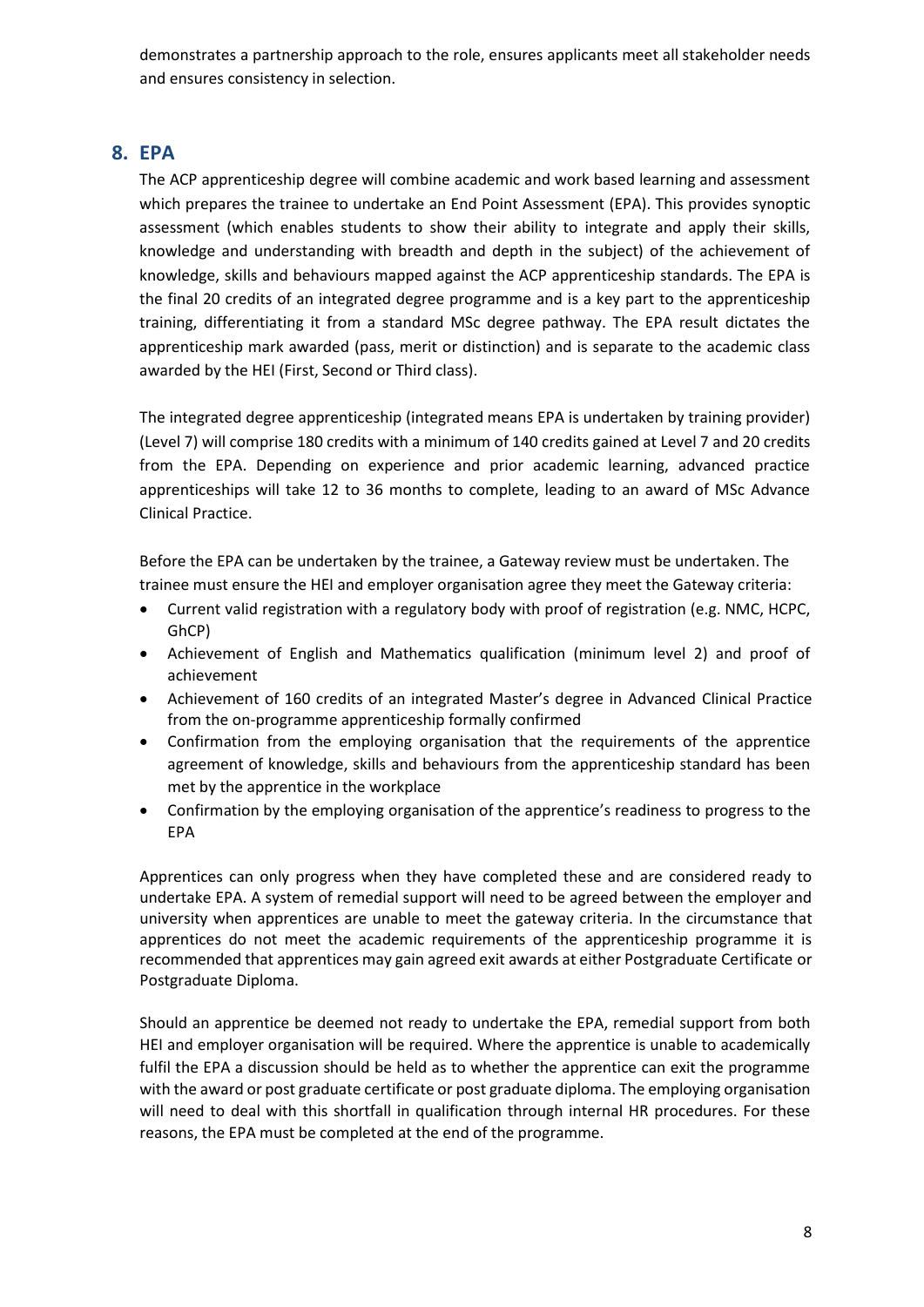# **9. Maintain Communication**

It is important that employers maintain communication with the learner, The Faculty and HEI throughout the apprenticeship period as follows:

Faculty

The Faculty will also request updates from employers and students as part of monitoring quality across the region; this will take the form of surveys as described in the Governance and Quality Assurance Framework 2020/21. Employers can contact the Faculty of Advanced Practice at any time for further discussion/support.

HEI

The ACP Degree Apprenticeship curriculum should be co-designed between HEIs and employers. The aim of the curriculum is to prepare the apprentice to meet the knowledge, skills and behaviours articulated in the occupational standard and to succeed in the end assessment. The design of the curriculum is decided by the university as the apprenticeship is focused on assuring the outcomes, not the inputs.

As part of this partnership, it is recommended that the employer and university formally agree the requirements of the learning environment and identify the named supervisor(s) and assessor(s) who will support the apprentice in applying, reinforcing and demonstrating the required knowledge, skills and behaviours within the workplace.

Learner

The apprentice's academic and work-based progress is monitored termly (minimum three times per year) through a contracted tripartite review arrangement between the employer, university and apprentice before finally achieving the gateway criteria (confirmed by the employer and university) and allowing the End Point Assessment.

# **FAQs**

# **What is the difference between being an ACP Apprentice and an ACP Student?**

|                      | <b>ACP Apprentice</b>                                                                                                                                                                                                                                                        | <b>ACP Student</b>                                                                                                                                                                                                                                         |
|----------------------|------------------------------------------------------------------------------------------------------------------------------------------------------------------------------------------------------------------------------------------------------------------------------|------------------------------------------------------------------------------------------------------------------------------------------------------------------------------------------------------------------------------------------------------------|
| <b>Entry</b>         | • An undergraduate degree in nursing,                                                                                                                                                                                                                                        | • An undergraduate degree in                                                                                                                                                                                                                               |
| <b>Requirements</b>  | midwifery or other relevant discipline, plus<br>appropriate experience in a professional<br>environment of a minimum 2 years<br>• Will hold current registration with one of<br>the statutory regulators of health and care<br>professions<br>• Maths and English at Level 2 | nursing, midwifery or other<br>relevant discipline, plus<br>appropriate experience in a<br>professional environment of<br>a minimum 2 years<br>Will hold current<br>registration with one of the<br>statutory regulators of<br>health and care professions |
| <b>Working hours</b> | • An apprenticeship is a full-time job where<br>an employee undertakes off-the-job<br>training paid for by the employer, it is not<br>dissimilar to studying part-time as a<br>postgraduate MSc ACP student, but                                                             | • A student will be employed<br>full time but take time away<br>once a week to attend<br>university                                                                                                                                                        |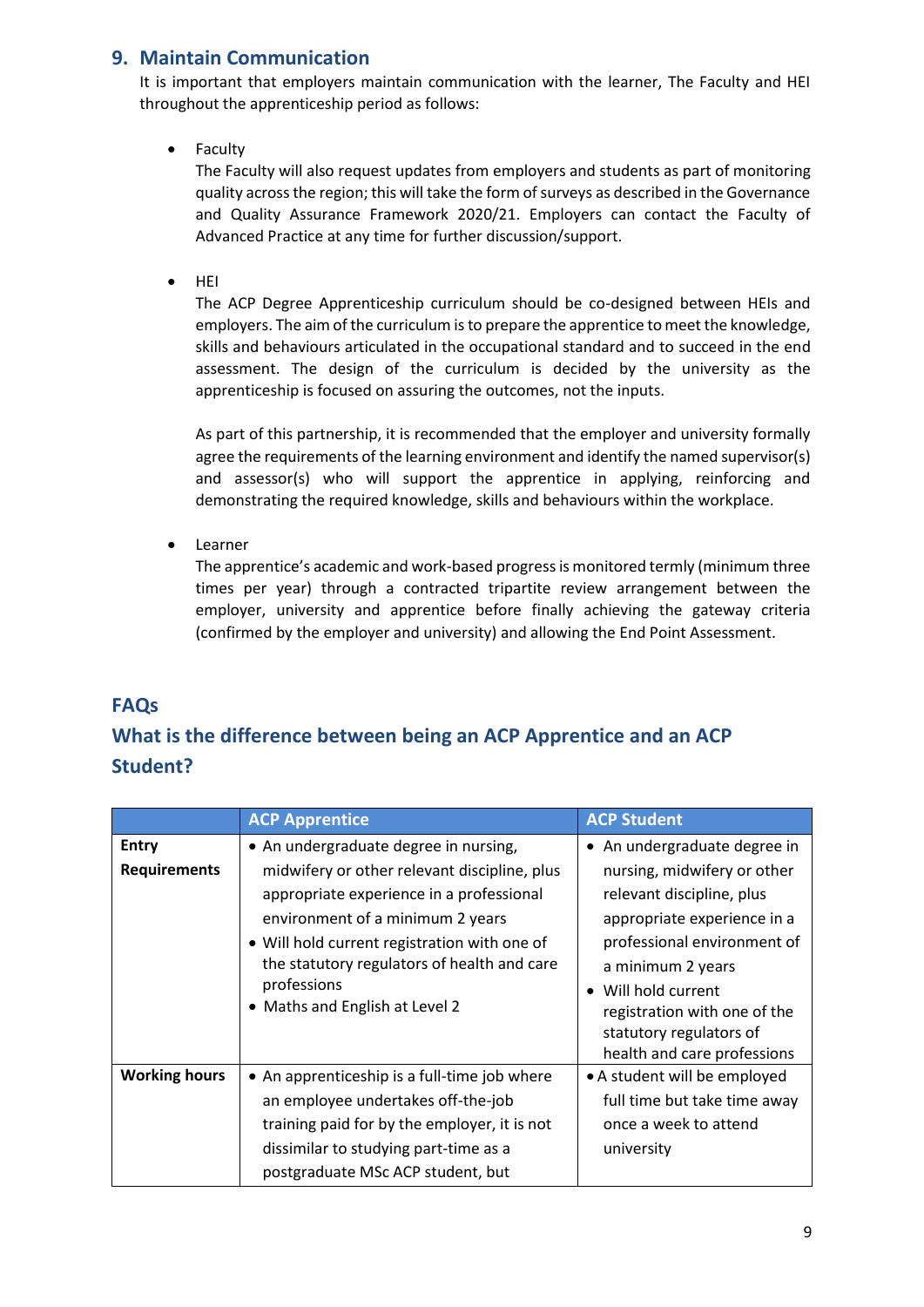|                        | apprenticeship training must be delivered                                                |                                    |
|------------------------|------------------------------------------------------------------------------------------|------------------------------------|
|                        | within the working week                                                                  |                                    |
| <b>Study</b>           | • Apprentices are working towards an MSc in                                              | • Students are working             |
|                        | <b>Advanced Practice</b>                                                                 | towards an MSc in                  |
|                        | • The length of the programme is 3 years (this                                           | <b>Advanced Practice</b>           |
|                        | does not include the EPA period)                                                         | • The length of the programme      |
|                        |                                                                                          | is 3 years                         |
| <b>Funding</b>         | • The programme fees/tuition fees are paid                                               | • Employers are paid £10,000       |
|                        | by the employer using the apprenticeship                                                 | per student per year for 3         |
|                        | levy and the apprentice receives a salary.                                               | years by HEE. University           |
|                        | Maximum levy funding is £12,000                                                          |                                    |
|                        |                                                                                          | tuition fees are paid by HEE       |
|                        |                                                                                          | • The length of the programme      |
|                        |                                                                                          | is 3 years                         |
| <b>Assessments</b>     | • X3 reviews annually with supervisor,                                                   | Learning determined by             |
| <b>Undertaken</b>      | employer and HEI annually                                                                | outcomes                           |
|                        | • End point assessment at the end of                                                     |                                    |
|                        | apprenticeship                                                                           |                                    |
| <b>Standards</b>       | <b>Advanced Clinical Practitioner Apprenticeship</b>                                     | <b>Advanced Practice Standards</b> |
|                        | <b>Standard</b>                                                                          |                                    |
| <b>Credits</b>         | The integrated degree apprenticeship is made                                             | Minimum 180 credits                |
|                        | up of 180 credits which is the same as the                                               |                                    |
|                        | postgraduate MSc ACP programme. A<br>minimum of 140 credits needs to be                  |                                    |
|                        | completed at level 7. This can allow you 40                                              |                                    |
|                        | credits of level 6 accreditation of prior                                                |                                    |
|                        | learning e.g. non-medical prescribing (if you                                            |                                    |
|                        | didn't complete it at level 7). Completion of                                            |                                    |
|                        | the End Point Assessment (EPA) contributes                                               |                                    |
|                        | the final 20 level 7 credits to the Master's                                             |                                    |
|                        | degree so essentially 160 credits are achieved                                           |                                    |
|                        | either through Accreditation of Prior Learning                                           |                                    |
|                        | and/or programme assessment.                                                             |                                    |
|                        | It is outlined in the EPA that they typically                                            |                                    |
|                        | expect an apprentice to complete 60 credits<br>in a 12 month period with the overall ACP |                                    |
|                        | apprenticeship taking 36 months to complete.                                             |                                    |
|                        | The minimum apprenticeship completion                                                    |                                    |
|                        | period is 12 months and this includes                                                    |                                    |
|                        | apprentices starting in years 2 or 3.                                                    |                                    |
| <b>Model of</b>        | The main difference with the apprenticeship                                              | Student selects university to      |
| training               | model is the employers select the university                                             | deliver the programme and          |
|                        | to deliver the programme, rather than the                                                | the primary relationship is        |
|                        | apprentice. The primary relationship is                                                  | between the student and the        |
|                        | between the employer and the university.                                                 | HEI.                               |
|                        | That isn't to say you don't have a voice as an                                           |                                    |
|                        | apprentice within the university, it's just the                                          |                                    |
|                        | admissions and financial processes are<br>different.                                     |                                    |
| <b>Course Delivery</b> | A university can choose how to deliver the                                               | Most universities deliver the      |
|                        | ACP apprenticeship: some may offer it on a                                               | course on a one day a week         |
|                        | day-a-week release, others in block study                                                | release from their employer.       |
|                        | days. It is the employer that chooses the                                                |                                    |
|                        | university rather than the apprentice and                                                |                                    |